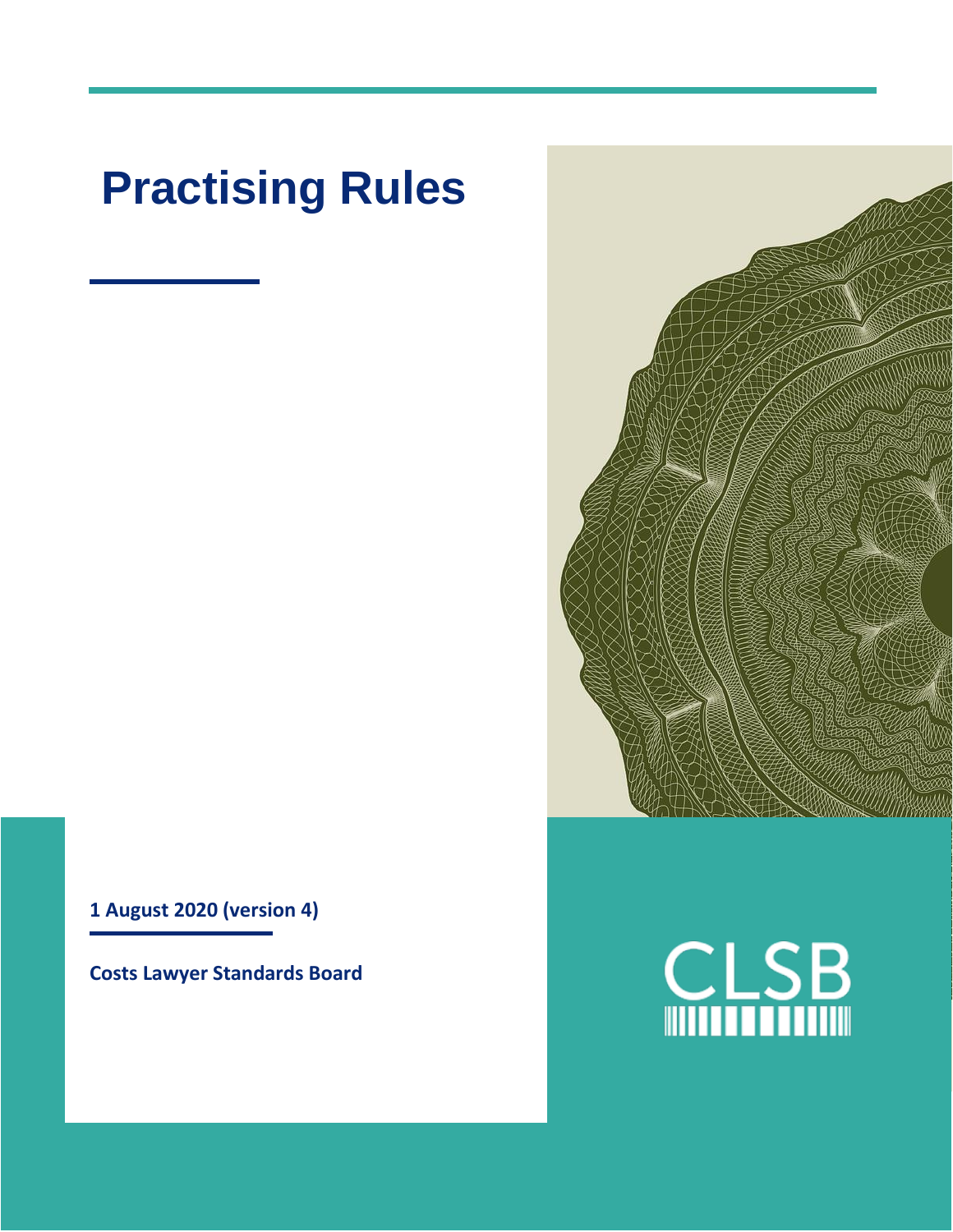# **Introduction**

These Rules govern the practice of Costs Lawyers and the issue and revocation of practising certificates by the CLSB. They replace any other practising rules or regulations previously issued by the CLSB.

#### **Definitions**

| <b>ACL</b>                    | Association of Costs Lawyers (named in the Legal Services     |
|-------------------------------|---------------------------------------------------------------|
|                               | Act 2007 as the Association of Law Costs Draftsmen)           |
| Applicant                     | Any person who applies for a Practising Certificate           |
| <b>Approved Regulator</b>     | A body designated as an approved regulator under the Legal    |
|                               | <b>Services Act 2007</b>                                      |
| <b>CLSB</b>                   | <b>Costs Lawyer Standards Board</b>                           |
| <b>Costs Lawyer</b>           | A person who holds a current Practising Certificate and is    |
|                               | therefore authorised to carry on the following reserved legal |
|                               | activities:                                                   |
|                               | The exercise of a right of audience                           |
|                               | The conduct of litigation                                     |
|                               | The administration of oaths                                   |
| <b>Conduct Committee</b>      | Committee established by the CLSB to consider Costs           |
|                               | Lawyer conduct matters, as defined in the Disciplinary Rules  |
|                               | and Procedures                                                |
| <b>CPD</b>                    | <b>Continuing Professional Development</b>                    |
| <b>CPD Rules</b>              | CLSB's rules and requirements for continuing professional     |
|                               | development that apply at the relevant date                   |
| <b>Disciplinary Rules and</b> | CLSB's rules and procedures governing disciplinary matters    |
| <b>Procedures</b>             | that apply at the relevant date                               |
| <b>Practising Certificate</b> | Certificate issued annually allowing a Costs Lawyer to        |
|                               | practise under the title of Costs Lawyer and carry on         |
|                               | reserved legal activities                                     |
| Prescribed                    | Prescribed by the CLSB from time to time                      |
| Register                      | The register of Costs Lawyers who hold a current Practising   |
|                               | Certificate                                                   |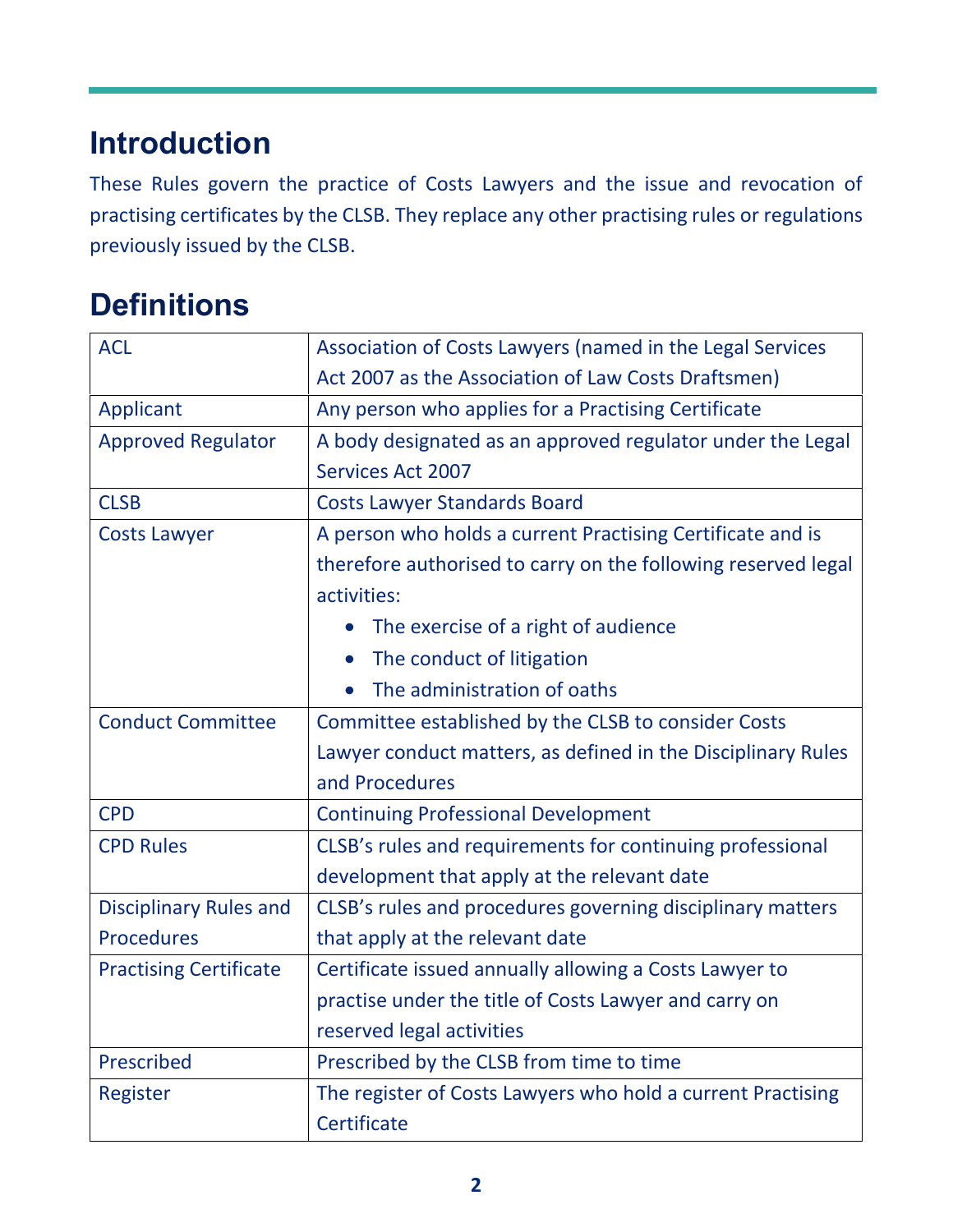| Regulatory                   | The CLSB Handbook, including the Code of Conduct, and           |
|------------------------------|-----------------------------------------------------------------|
| Arrangements                 | associated CLSB guidance, policies and procedures               |
| <b>Regulatory Objectives</b> | The objectives listed in section 1(1) of the Legal Services Act |
|                              | 2007                                                            |
| <b>Training Rules</b>        | The CLSB's rules and requirements for training and              |
|                              | qualification that apply at the relevant date                   |

# **RULE 1: Right to practise as a Costs Lawyer**

- 1.1 No person shall be entitled to practise as a Costs Lawyer unless:
	- (a) they have qualified as a Costs Lawyer in accordance with the Training Rules;
	- (b) they have a current Practising Certificate which has been issued in accordance with these Rules and which is not suspended;
	- (c) they comply with CPD requirements set out in the CPD Rules; and
	- (d) they have professional indemnity insurance in accordance with Rule 9.

# **RULE 2: Application for a Practising Certificate**

- 2.1 An application for a Practising Certificate must be made in the prescribed form, correctly completed, by the prescribed time, and be accompanied by:
	- (a) the prescribed fee; and
	- (b) any information and documents that may be prescribed or reasonably requested by the CLSB.
- 2.2 The application will only be made once the CLSB has received all the payments, information and documents relating to it.
- 2.3 The applicant must ensure that all details provided in and in connection with the application are correct and complete, and if they become aware of any changes to the information supplied or any inaccuracy or relevant omission, they must notify the CLSB as soon as practicable.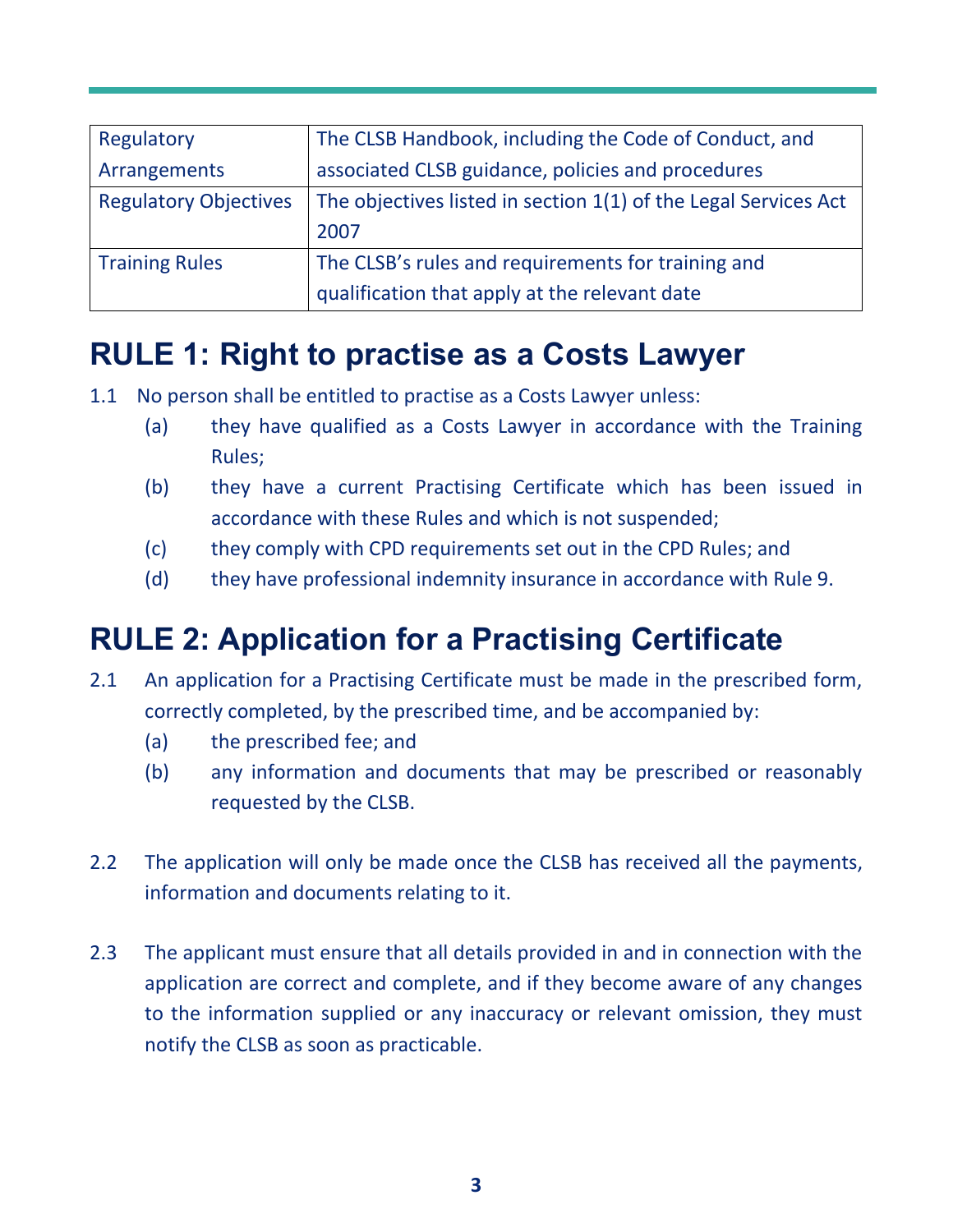#### **RULE 3: Decisions**

- 3.1 As soon as reasonably practicable after the receipt of a completed application for a Practising Certificate, the CLSB will notify the applicant of its decision.
- 3.2 The CLSB will either:
	- (a) grant a Practising Certificate (with or without conditions); or
	- (b) refuse the application.
- 3.3 The CLSB will refuse the application if the applicant:
	- (a) does not meet, or has not demonstrated that they meet, the criteria in Rule  $1.1(a)$ , (c) and (d);
	- (b) has not complied with Rule 2;
	- (c) has failed to pay any fixed costs or financial penalties imposed pursuant to the Disciplinary Rules and Procedures which are due at the date of the application;
	- (d) is subject to an order suspending their Practising Certificate; or
	- (e) is subject to an order permanently revoking their Practising Certificate.
- 3.4 The CLSB may refuse the application or impose conditions on the issue of a Practising Certificate if satisfied that:
	- (a) the applicant is unsuitable to practise as a Costs Lawyer (or in the case of a condition, is unsuitable to undertake certain activities or engage in certain business or practising arrangements);
	- (b) the applicant is putting, or is likely to put, at risk the interests of clients, third parties or the public;
	- (c) the applicant will not comply with the CLSB's Regulatory Arrangements (and/or in the case of a condition, will require monitoring in relation to compliance with the CLSB's Regulatory Arrangements);
	- (d) in the case of a condition, the applicant should take specified steps conducive to the Regulatory Objectives; or
	- (e) it is otherwise in the public interest to do so in light of the Regulatory Objectives.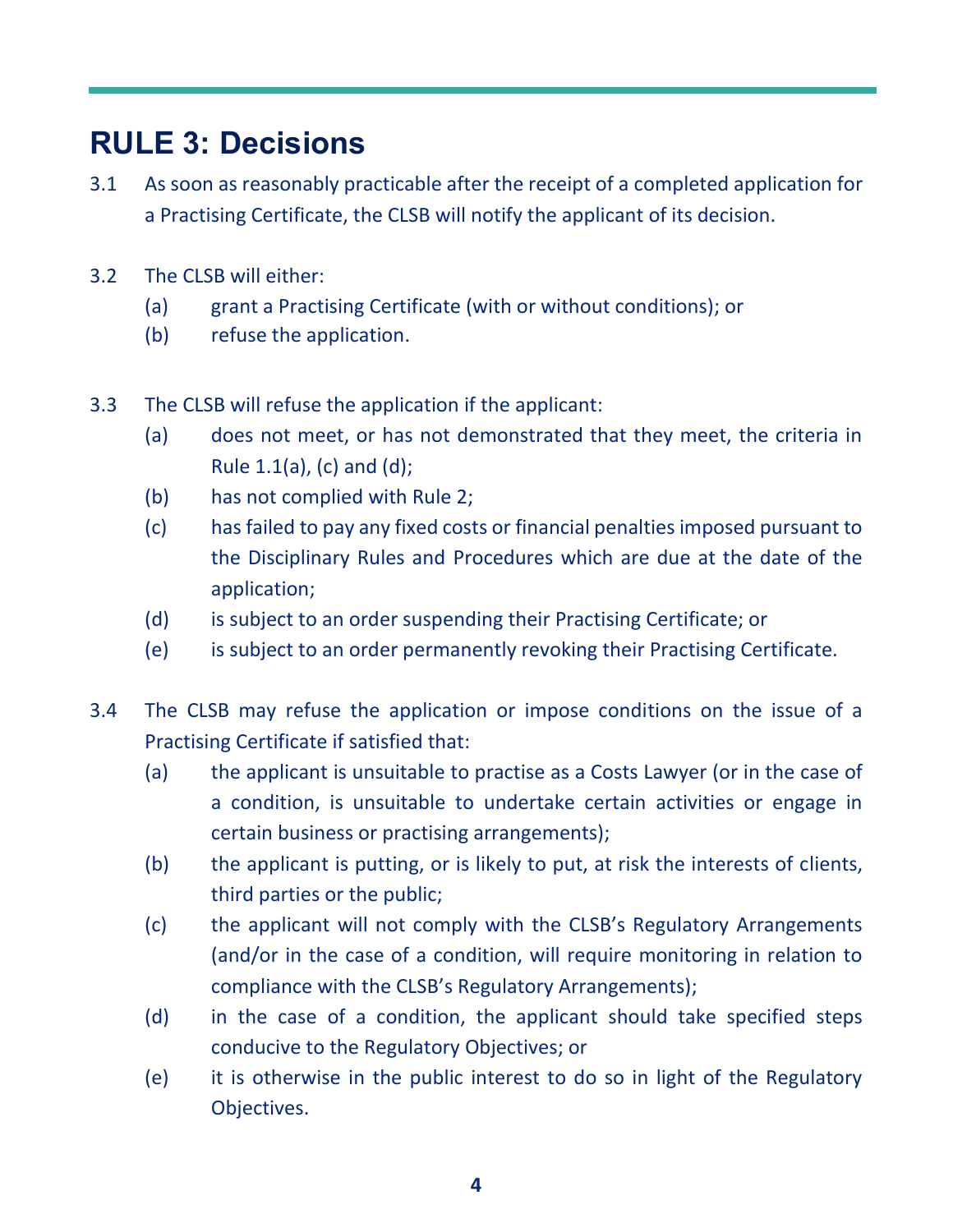- 3.5 The CLSB may also impose or amend conditions on a Practising Certificate during its currency on one or more of the grounds set out in Rule 3.4. If the CLSB does so, it must give 21 calendar days' written notice with reasons to the Cost Lawyer in question, unless it is satisfied on reasonable grounds that it is not in the public interest to do so.
- 3.6 The CLSB may remove a condition on a Practising Certificate if it considers, on written application of the Costs Lawyer or on its own initiative, that there has been a change of circumstances such that it is no longer satisfied that any of the grounds in Rule 3.4 for imposing a condition apply.
- 3.7 The CLSB must notify its reasons in writing to the applicant in the event the CLSB:
	- (a) refuses an application;
	- (b) makes a Practising Certificate subject to conditions; or
	- (c) refuses to remove a condition imposed on a Practising Certificate.

#### **RULE 4: Disclosure**

- 4.1 An applicant or Costs Lawyer must disclose the events set out in Rule 4.2 to the CLSB:
	- (a) when making an application for a Practising Certificate;
	- (b) when making an application to remove a condition on a Practising Certificate (including to remove a condition imposed under an interim suspension order pursuant to the Disciplinary Rules and Procedures); and
	- (c) at any other time as soon as reasonably practicable after the event has occurred.
- 4.2 The events that the applicant or Costs Lawyer must disclose are that they have:
	- (a) been subject to any criminal charge, conviction or caution, subject to the Rehabilitation of Offenders Act 1974;
	- (b) been subject to an adjudication of bankruptcy;
	- (c) been granted a debt relief order;
	- (d) entered into an individual voluntary arrangement or a partnership voluntary arrangement;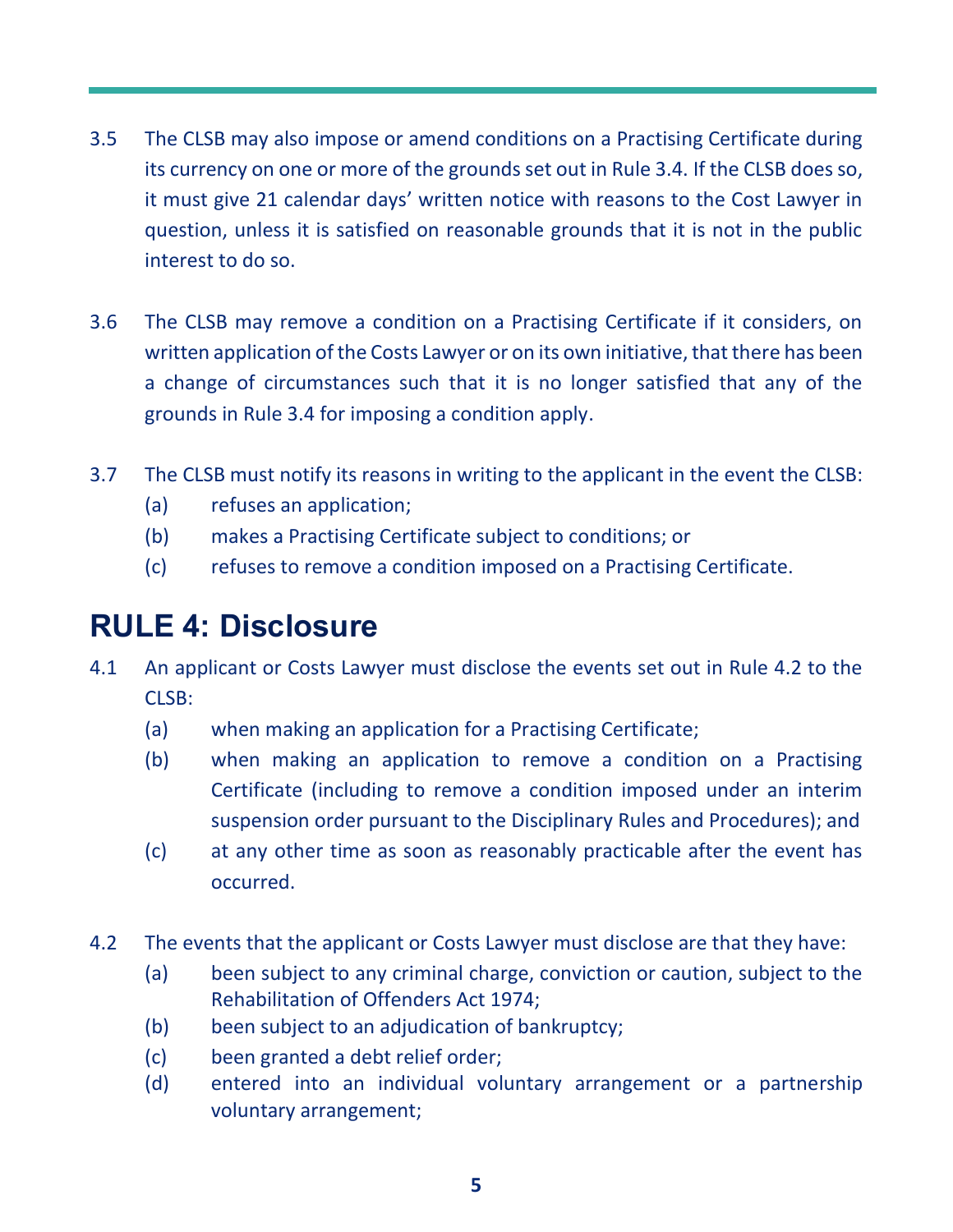- (e) been a director of any company or partner in an LLP or partnership that has been the subject of a winding up order, an administrative order or an administrative receivership, or has otherwise been wound up or put into administration in circumstances of insolvency;
- (f) been disqualified from being a company director or the trustee of a charity;
- (g) been the subject of disciplinary proceedings by any regulatory or professional body;
- (h) been the subject of an adverse order or finding of a civil court or employment tribunal; or
- (i) become aware of any other matter that might reasonably be expected to be disclosed in affecting their fitness to become or remain a Costs Lawyer.
- 4.3 The applicant must make a prompt report to the CLSB of any material changes of which the applicant is aware to information previously provided to the CLSB by the applicant or on their behalf relating to the applicant or their practice, including any change to the information recorded in the register.

# **RULE 5: Register of Costs Lawyers**

- 5.1 The Register may be kept in electronic form.
- 5.2 The name of each Costs Lawyer will be entered onto the Register upon:
	- (a) the issue of a Practising Certificate; or
	- (b) the expiry of any suspension of a current Practising Certificate.
- 5.3 The Register will contain the following information in respect of each Costs Lawyer:
	- (a) name;
	- (b) registration number;
	- (c) date of qualification as a Costs Lawyer;
	- (d) details of their practice or employment;
	- (e) contact details, including an email address;
	- (f) any conditions on their Practising Certificate; and
	- (g) any other information required by law or deemed appropriate to be held.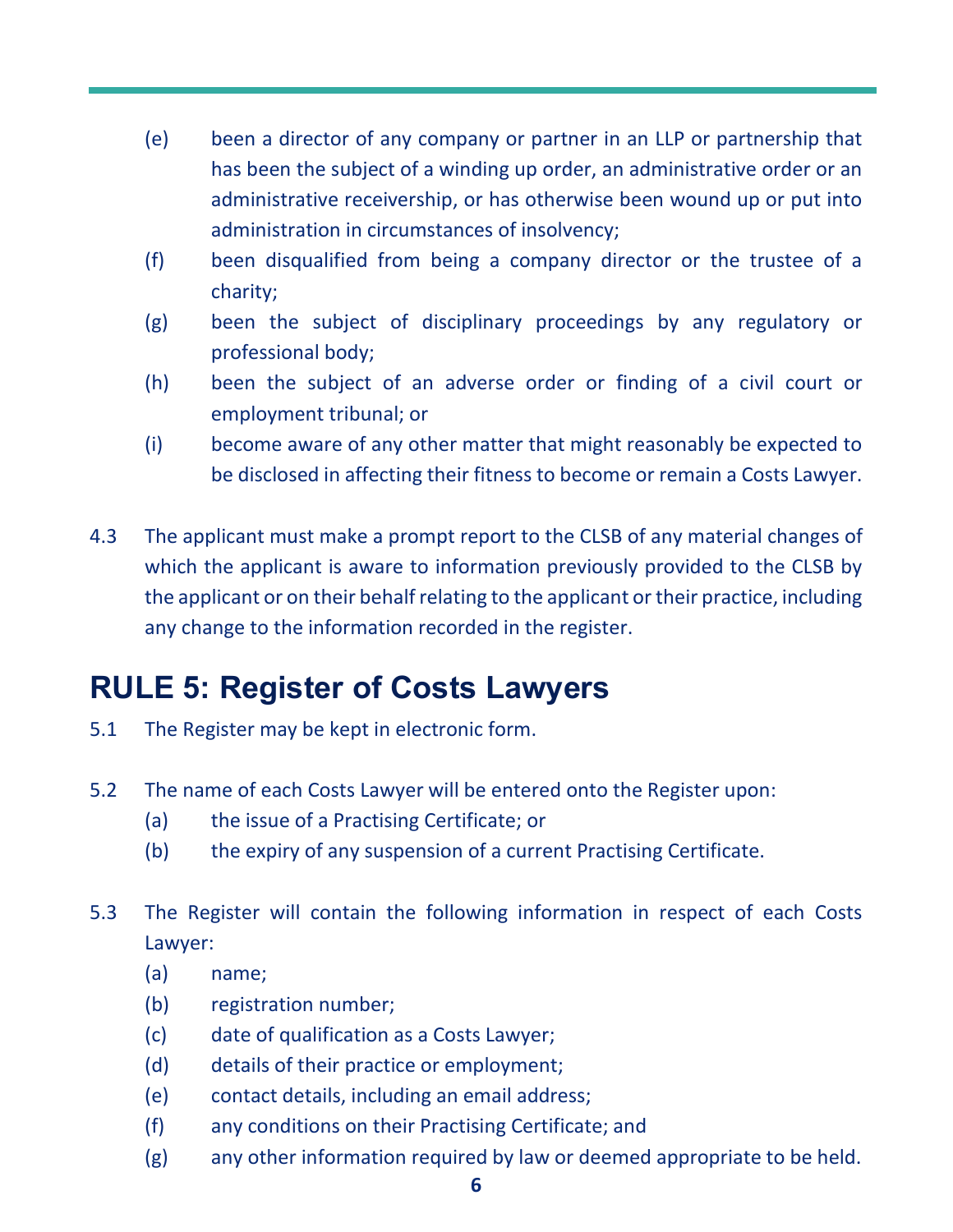- 5.4 A short version of the Register which shows the name and registration number of each Costs Lawyer, their date of qualification, the organisation in which they practise (if applicable) and any conditions on their Practising Certificate will be made available in an electronic format for public inspection through the CLSB website. Other information may appear in this public Register from time to time, unless the Costs Lawyer requests that it does not so appear. Disciplinary information relating to a Costs Lawyer may appear in the public Register in accordance with the Regulatory Arrangements.
- 5.5 If a Costs Lawyer is subject to an order (pursuant to the Disciplinary Rules and Procedures or otherwise) for suspension of their name from the Register, the Costs Lawyer's name will be removed from the Register for the period of the suspension. The Costs Lawyer's name will be reinstated to the Register upon expiry of the suspension if they have a Practising Certificate that is current at that time. If they do not have a Practising Certificate that is current at that time, their name will be reinstated to the Register upon successful application for a Practising Certificate.
- 5.6 If a Costs Lawyer is subject to an order (pursuant to the Disciplinary Rules and Procedures or otherwise) for permanent removal of their name from the Register, the Costs Lawyer's name will be removed from the Register and will be reinstated only upon successful appeal against the order.
- 5.7 A Costs Lawyer's name will be removed from the Register if they do not have a current Practising Certificate.

#### **RULE 6: Issue of Practising Certificates**

- 6.1 The Practising Certificate will be delivered to the address notified to CLSB as the applicant's practising address or to such other address as the applicant shall advise the CLSB in writing and may be delivered either by post or electronically.
- 6.2 The commencement date for the Practising Certificate will be the date on which it is entered on the Register and will also appear on the Practising Certificate.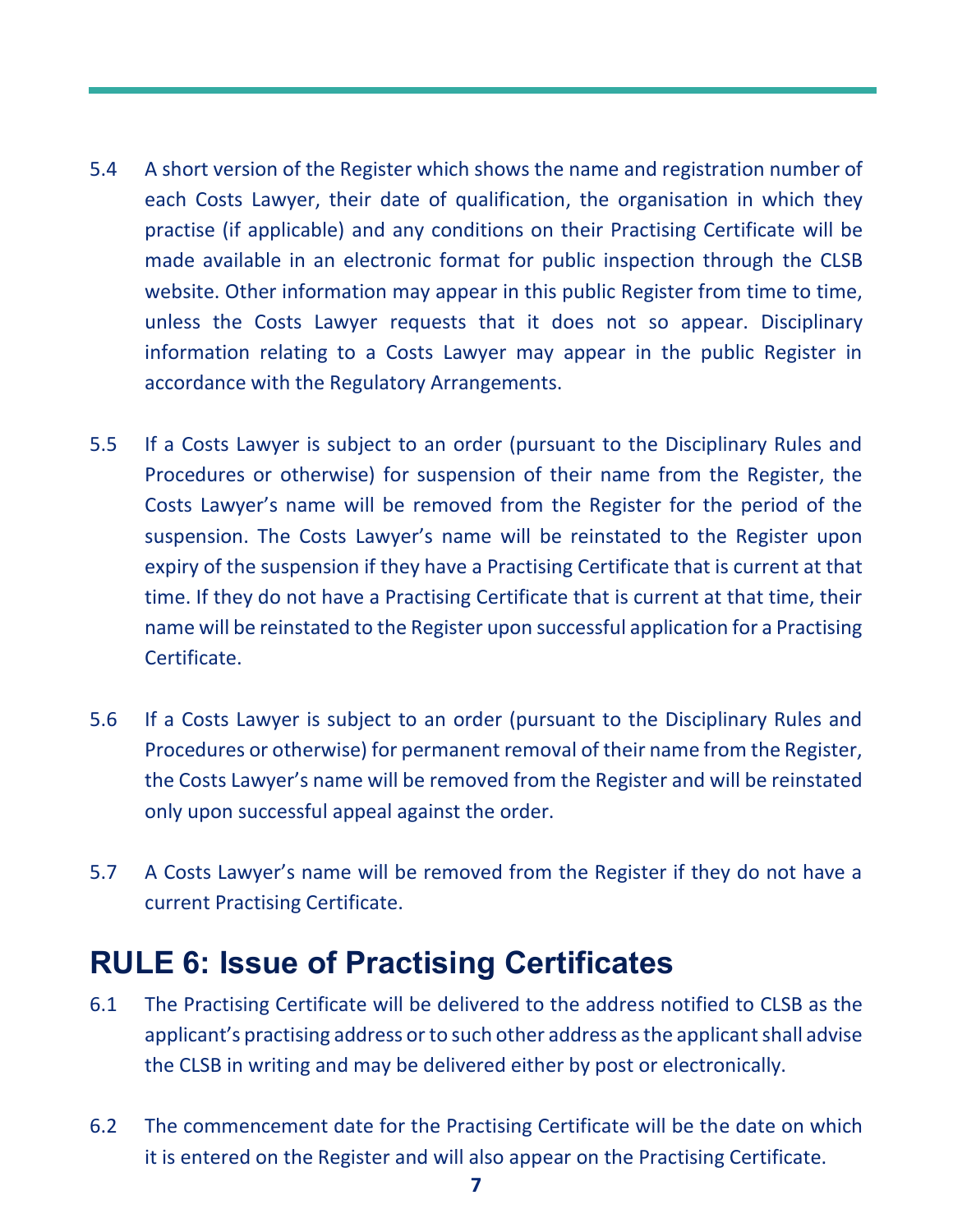- 6.3 The Practising Certificate will include the following details:
	- (a) the full name of the Costs Lawyer;
	- (b) the commencement date;
	- (c) the date of expiry; and
	- (d) any condition to which the Practising Certificate is subject.
- 6.4 In the event conditions are imposed on a Practising Certificate, a replacement Practising Certificate will be issued stating the condition and the date on which it was imposed.
- 6.5 A replacement Practising Certificate will be issued in the event a condition expires, is varied, is successfully appealed or is revoked.

#### **RULE 7: Expiration of a Practising Certificate**

- 7.1 A Practising Certificate will expire:
	- (a) on the expiry date stated on the Practising Certificate;
	- (b) when a replacement Practising Certificate is issued; or
	- (c) on the death of the Costs Lawyer.

# **RULE 8: Revocation and suspension of a Practising Certificate**

- 8.1 A Practising Certificate may be revoked by the CLSB if:
	- (a) the Costs Lawyer no longer meets the criteria in Rule 1.1(a), (c) and (d), or it comes to light that the Costs Lawyer did not meet those criteria at the time of applying for the Practising Certificate;
	- (b) the Costs Lawyer is subject to an order permanently revoking their Practising Certificate;
	- (c) the Costs Lawyer discloses one or more of the events set out in Rule 4.2 to the CLSB and the CLSB is satisfied of one or more of the matters in Rule 3.4 (a), (b), (c) or (e).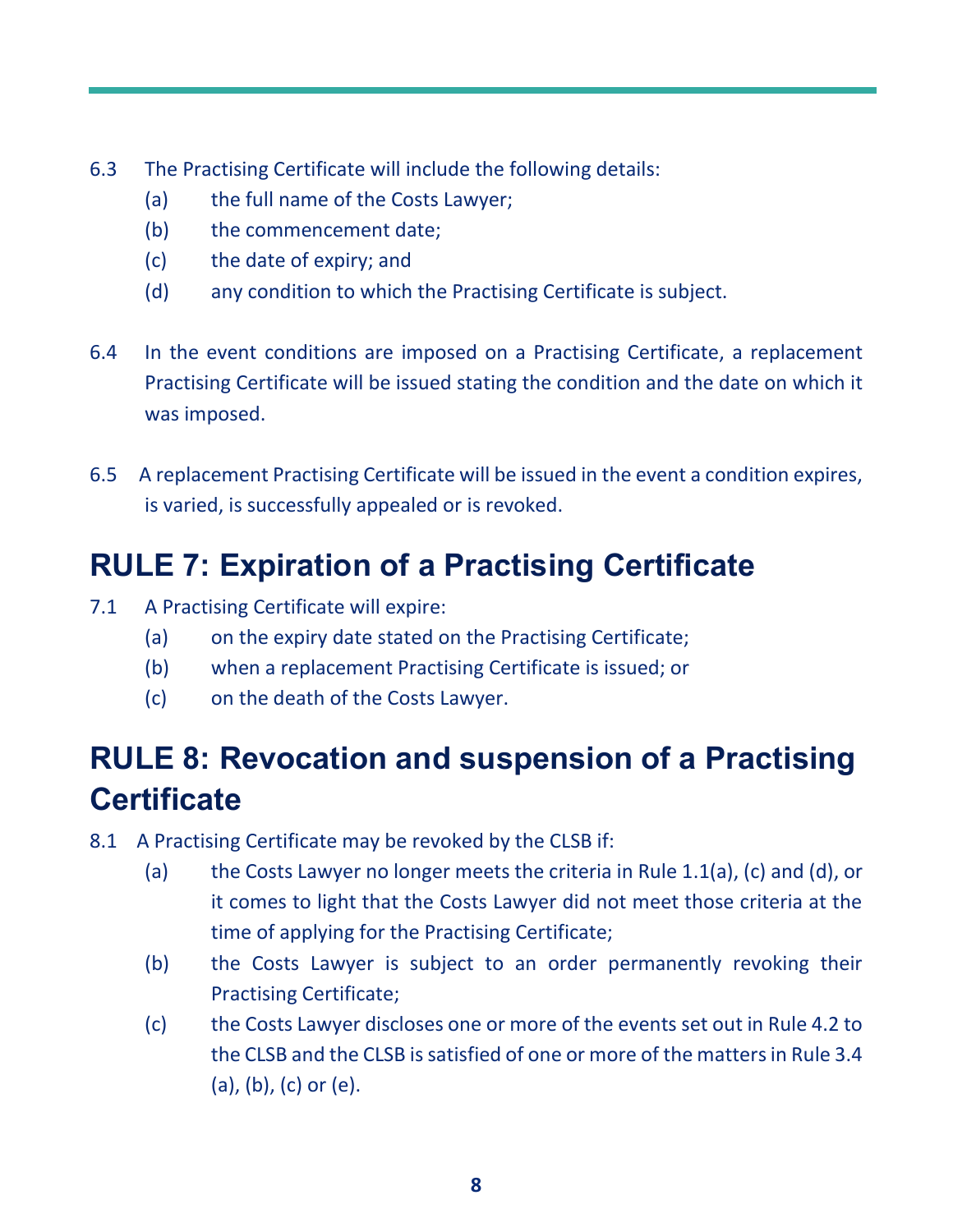8.2 If a Costs Lawyer is subject to an order suspending their Practising Certificate, they will not be able to practise as a Costs Lawyer for the period of the suspension. If the Practising Certificate is still current when the suspension ends, the Practising Certificate will remain valid. If the Practising Certificate has expired during the period of the suspension, the Costs Lawyer must apply for a new Practising Certificate.

#### **RULE 9: Indemnity insurance**

- 9.1 Costs Lawyers must ensure that they:
	- (a) practise with the benefit of professional indemnity insurance of a minimum £100,000 (any one claim) to include loss of documents; and
	- (b) on an ongoing basis, assess all financial risk associated with work being undertaken by them and ensure that professional indemnity insurance (including loss of documents insurance) is in place in excess of the minimum set out in Rule 9.1(a) at a level commensurate with that risk.

#### **RULE 10: Appeals**

- 10.1 An applicant or Costs Lawyer may appeal a decision of the CLSB to:
	- (a) refuse to issue a Practising Certificate;
	- (b) impose conditions upon a Practising Certificate;
	- (c) refuse to remove a condition imposed on a Practising Certificate; or
	- (d) revoke a Practising Certificate.
- 10.2 An appeal must be made within 21 calendar days of the date on which the Costs Lawyer is notified of the decision they intend to appeal.
- 10.3 The appeal must be in writing to the CLSB and must set out the grounds on which the appeal is being made.
- 10.4 The only grounds for making an appeal are that the decision was flawed because:
	- (a) there was a material error of law;
	- (b) there was a failure to take into account material information;
	- (c) the decision was irrational or based on irrelevant considerations;